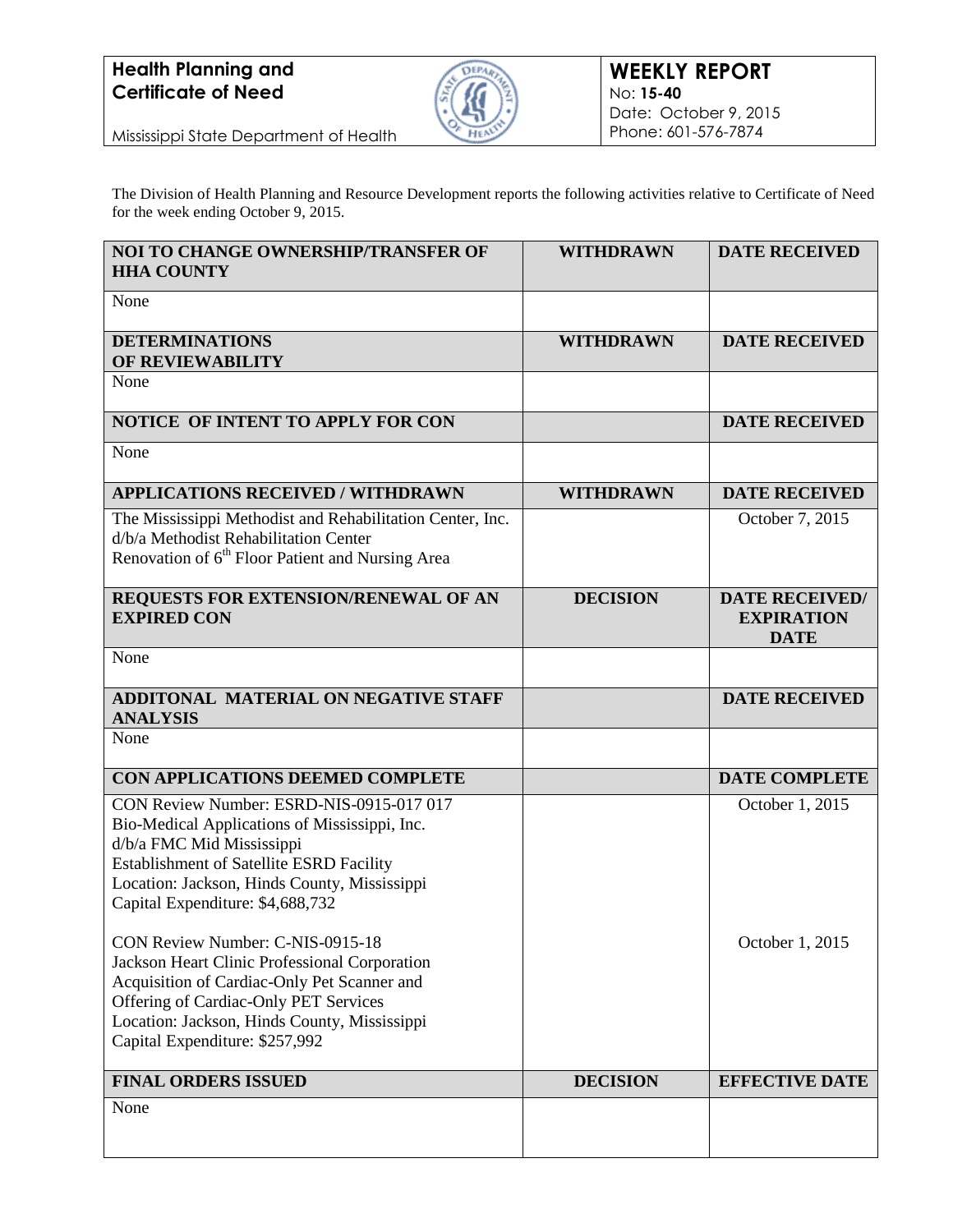

#### **WEEKLY REPORT** No: **15-40** Date: October 9, 2015 Phone: 601-576-7874

Mississippi State Department of Health

| <b>SIX-MONTH EXTENSION REQUESTS</b>                                                                                                                                                                                                               | <b>DECISION</b>    | <b>EXPIRATION</b><br><b>DATE</b> |
|---------------------------------------------------------------------------------------------------------------------------------------------------------------------------------------------------------------------------------------------------|--------------------|----------------------------------|
| None                                                                                                                                                                                                                                              |                    |                                  |
| <b>HEARINGS DURING THE COURSE OF REVIEW</b>                                                                                                                                                                                                       | <b>REQUESTED</b>   | <b>DATE</b><br><b>SCHEDULED</b>  |
| <b>CON Review Number: HG-RC-0515-008</b><br>St. Dominic - Jackson Memorial Hospital<br>Renovation and Expansion of Emergency Department<br>Capital Expenditure: \$40,071,029<br>Location: Jackson, Hinds County, Mississippi                      |                    |                                  |
| Requestor: Jackson HMA LLC, d/b/a Merit Health<br>Central                                                                                                                                                                                         | August 27, 2015    | To be Scheduled                  |
| <b>CON Review Number: ASC-NIS-0614-008</b><br><b>Madison Physician Surgery Center</b><br>Establishment of a Multi-Specialty Ambulatory Surgery<br>Center<br>Capital Expenditure: \$1,869,414.00<br>Location: Madison, Madison County, Mississippi |                    |                                  |
| Requestor(s): Madison Physician Surgery Center                                                                                                                                                                                                    | September 10, 2014 | To Be Scheduled                  |
| CON Review: HG-RLS-1210-039<br>Patients' Choice Medical Center, Raleigh<br>Lease/Relocation of 10 Chemical Dependency Beds &<br>Offering of Adult Chemical Dependency Services<br>Capital Expenditure: \$58,400                                   |                    |                                  |
| Requestor: Alliance Health Center, Meridian                                                                                                                                                                                                       | March 16, 2011     | To Be Scheduled                  |
| CON Review: FSF-NIS-0610-025<br>Gumtree Imaging, LLC Tupelo<br>Acquisition/Establishment and Offering of MRI Services<br>Capital Expenditure: \$1,090,000                                                                                         |                    |                                  |
| Requestor: The Imaging Center at Gloster Creek Village                                                                                                                                                                                            | August 26, 2010    | To Be Scheduled                  |
| CON Review: ESRD-NIS-0908-031<br>Fresenius Medical Care-Calhoun City<br>Establish/Const of a 6-Station ESRD Facility in<br><b>Calhoun County</b><br>Capital Expenditure: \$462,471                                                                |                    |                                  |
| Requestor: Fresenius Medical Care                                                                                                                                                                                                                 | March 9, 2010      | To Be Scheduled                  |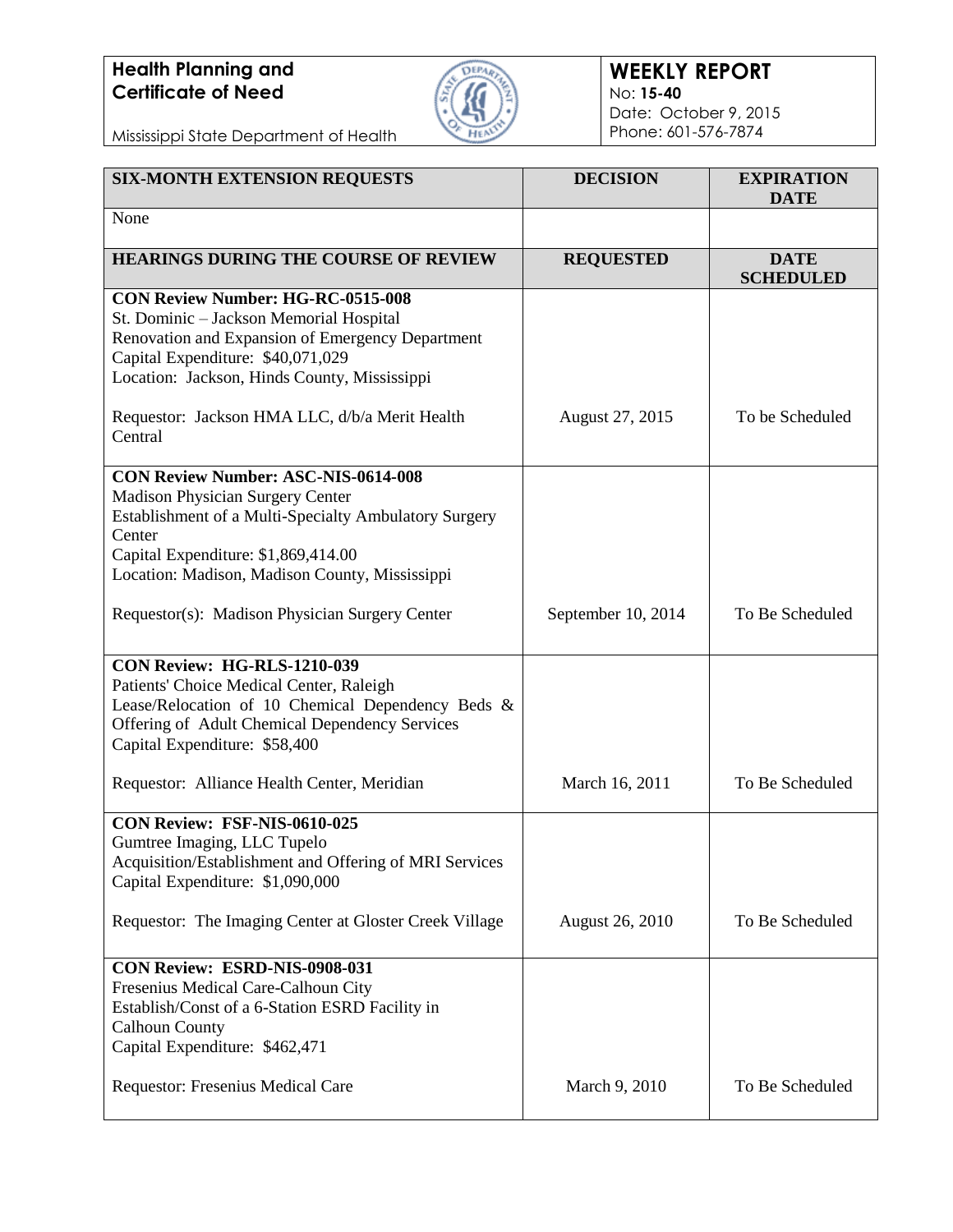

Mississippi State Department of Health

| CON Review: ESRD-NIS-0908:035                         |                  |                 |
|-------------------------------------------------------|------------------|-----------------|
| Fresenius Medical Care-Water Valley                   |                  |                 |
| Establish/Const. of a 6-Station ESRD facility in      |                  |                 |
| Yalobusha County                                      |                  |                 |
| Capital Expenditure: \$462,471                        |                  |                 |
| Requestor: Fresenius Medical Care                     | March 9, 2010    | To Be Scheduled |
| CON Review: FSF-NIS-0808-024                          |                  |                 |
| Advanced Medical Imaging of Greenville, LLC           |                  |                 |
| Provision of MRI Services in Washington County        |                  |                 |
| Capital Expenditure: \$0                              |                  |                 |
| Requestor: Delta Regional Medical Center              | December 3, 2008 | To Be Scheduled |
| <b>CON Review: FSF-NIS-0807-018</b>                   |                  |                 |
| Desoto Imaging and Diagnostics, LLC                   |                  |                 |
| <b>Establishment of Mobile PET Services</b>           |                  |                 |
| Capital Expenditure: \$0                              |                  |                 |
| Requestor: Baptist Memorial Hospital - DeSoto         | December 3, 2007 | To Be Scheduled |
| CON Review: HG-NIS-1206-038                           |                  |                 |
| Laird Hospital, Inc.                                  |                  |                 |
| Offering of MRI Services at Rush Medical Clinic,      |                  |                 |
| Philadelphia                                          |                  |                 |
| Capital Expenditure: \$14,500                         |                  |                 |
| Requestors: Neshoba County General Hospital & InSight | May 2, 2007      | To Be Scheduled |
| <b>Health Corporation</b>                             |                  |                 |
| <b>CON Review: FSF-NIS-1006-031</b>                   |                  |                 |
| Starkville Orthopedic Clinic, Starkville              |                  |                 |
| Acquisition of MRI Equipment and Offering of Open     |                  |                 |
| <b>Orthopedic MRI Services</b>                        |                  |                 |
| Capital Expenditure: \$802,060                        |                  |                 |
| Requestor: Oktibbeha County Hospital                  | January 16, 2007 | To Be Scheduled |